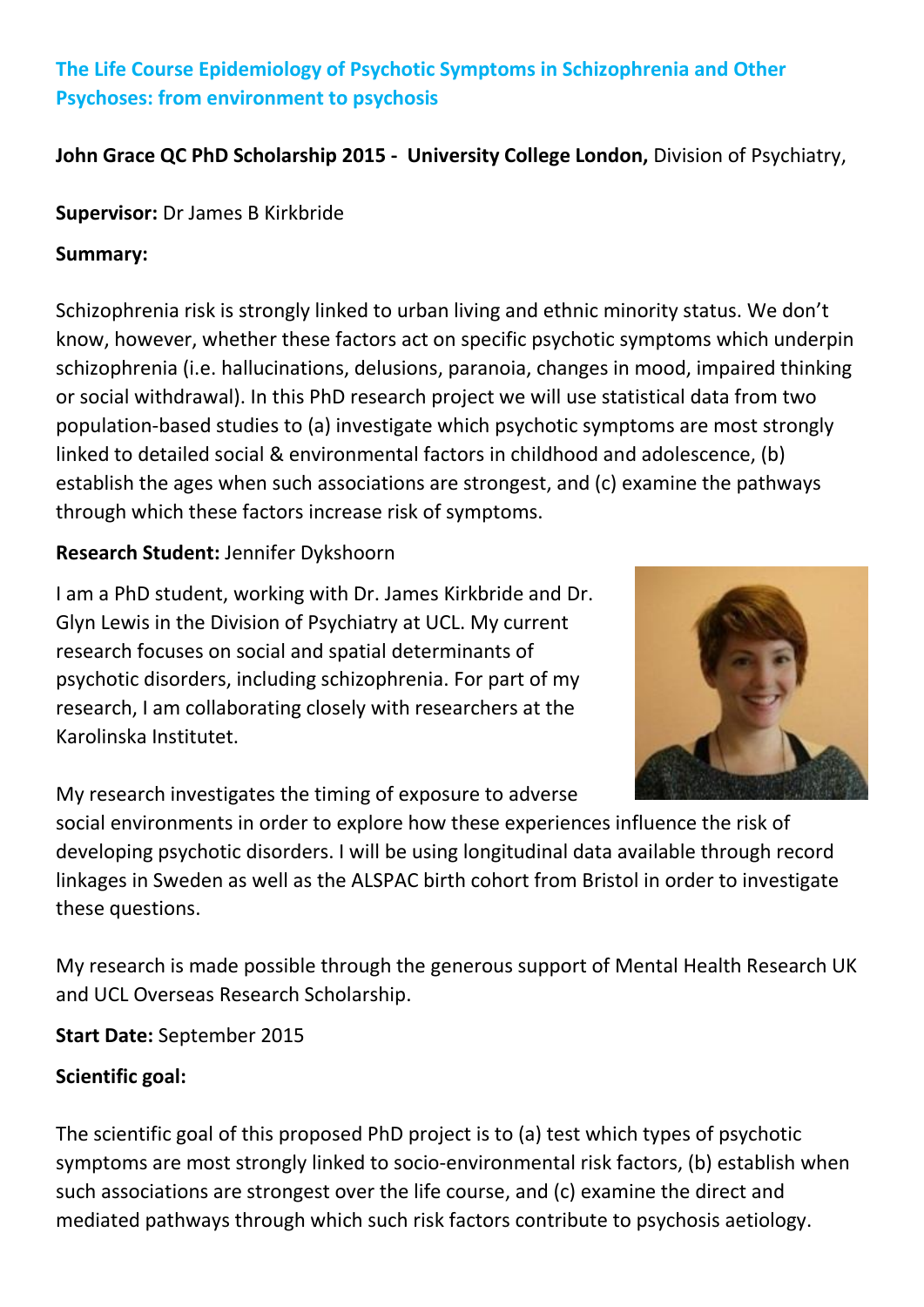# **Jen Dykxhoorn's research update for MHRUK's Annual Report August 2019**

It has been a very exciting final year of my PhD at UCL. It has been a very busy year from a research perspective. I conducted a study on how neighbourhood migrant density affected psychosis risk in Sweden. I found evidence that as own-group migrant density increased, risk of non-affective psychosis (including schizophrenia) decreased. I presented this research at the *International Federation for Psychiatric Epidemiology* conference in Sao Paulo, Brazil, which generated much discussion and interest.



2018/2019 was also an exciting year to see outputs of my earlier PhD studies published in *Psychological Medicine* and *Schizophrenia Research.* I also co-wrote a chapter for the *Oxford Textbook of Public Mental Health* and an editorial for *Epidemiology and Psychiatric Sciences.*

The exciting output of this past year was the completion of my thesis! I successfully defended on May 20, 2019 and am thrilled to announce that I have completed my PhD.

I am extremely grateful to Mental Health Research UK and their supporters for providing the funding for my PhD studentship, without which I would not have

had the opportunity to study at UCL and further my development as a mental health researcher. Upon finishing my degree, I started a *Senior Research Fellow* post at UCL where I am working a NIHR-funded public mental health programme. I know the training I received during my PhD will serve me well in this and future roles in mental health research.

#### **2019 Report**

I am just writing to let you know that Jen Dykxhoorn, who we were able to fund from the John Grace QC Scholarship which you generously awarded to Glyn and I, has successfully defended her PhD.

We have been constantly and extremely impressed by Jen's dedication to her PhD and aptitude in the field. It has been a pleasure to supervise her. During her PhD she has published two peer-reviewed papers (attached here for your reference), with a third to follow in due course. She has also co-authored an editorial with me (attached, also) and two book chapters. She should have a long and successful career ahead of her. I am delighted to say that the MHRUK funded scholarship has already led to a positive outcome/exit for her from her PhD, and she has started a Senior Research Associate post in the Division of Psychiatry with our colleague, Prof David Osborn on a public mental health project. In demonstration of her success, experience and ability Jen was successfully able to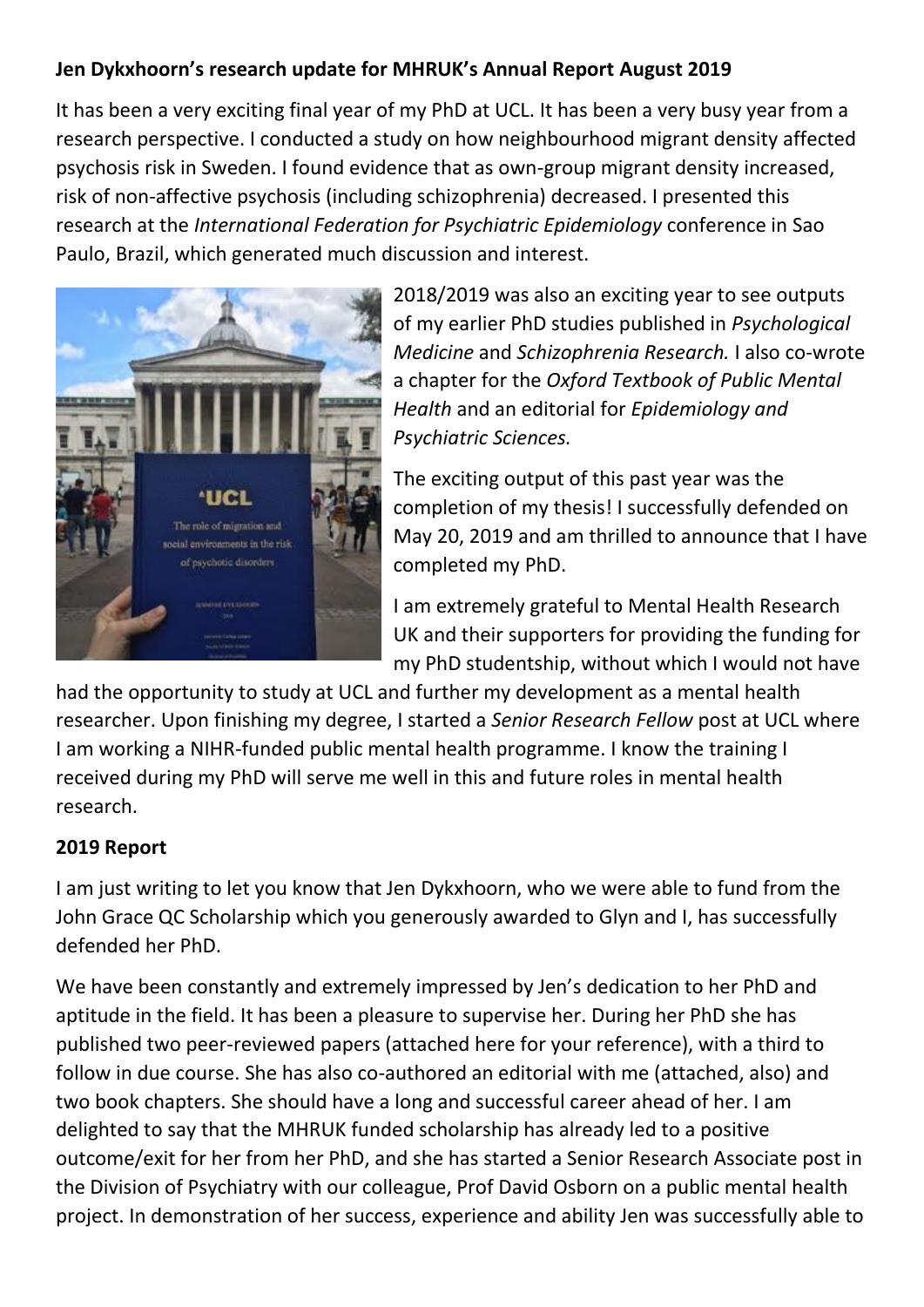apply for a job at the grade above that typically offered to people who have just completed their PhD.

I'd like to thank you, the Trustees and the MHRUK for your support, and look forward to working with you more in the future.

With best wishes

James B. Kirkbride Ph.D. Reader in Epidemiology Division of Psychiatry UCL

#### **DYKXHOORN ET AL. - 2018 - [PSYCHOLOGICAL MEDICINE.PDF](https://docs.google.com/a/mentalhealthresearchuk.org.uk/viewer?a=v&pid=sites&srcid=bWVudGFsaGVhbHRocmVzZWFyY2h1ay5vcmcudWt8bWhydWt8Z3g6MTVkNDhiMzhmMjY4ZjhmOQ)**

#### **DYKXHOORN ET AL. - 2019 - [SCHIZOPHRENIA RESEARCH\(2\).PDF](https://docs.google.com/a/mentalhealthresearchuk.org.uk/viewer?a=v&pid=sites&srcid=bWVudGFsaGVhbHRocmVzZWFyY2h1ay5vcmcudWt8bWhydWt8Z3g6NzEyMGIyMGU1YjhhYzY4Zg)**

#### **DYKXHOORN, KIRKBRIDE - 2019 - [EPIDEMIOLOGY AND PSYCHIATRIC SCIENCES.PDF](https://docs.google.com/a/mentalhealthresearchuk.org.uk/viewer?a=v&pid=sites&srcid=bWVudGFsaGVhbHRocmVzZWFyY2h1ay5vcmcudWt8bWhydWt8Z3g6ZmVmMDdkZTY4MzZkODRh)**

#### **2018 Report**

This past year has been a notable one, with successes presenting my research internationally, progress made on exciting new projects, and learning new skills. I have been furthering my research on psychotic disorders including schizophrenia and bipolar disorder with psychotic symptoms, with a particular focus on the social environmental factors that have been linked to the development of these disorders.

My first PhD paper focused on age-at-migration and region of origin and the development of psychotic and non-psychotic disorders utilizing data from the Swedish population, which is currently under review at Psychological Medicine. My second piece of research focused on how family capital during migration affected the risk of non-affective psychosis. Over the past year, I have finalized the results from this investigation (see Figure) and have had the opportunity to present these findings at the International Federation for Psychiatric Epidemiology. This paper is under review at Schizophrenia Research.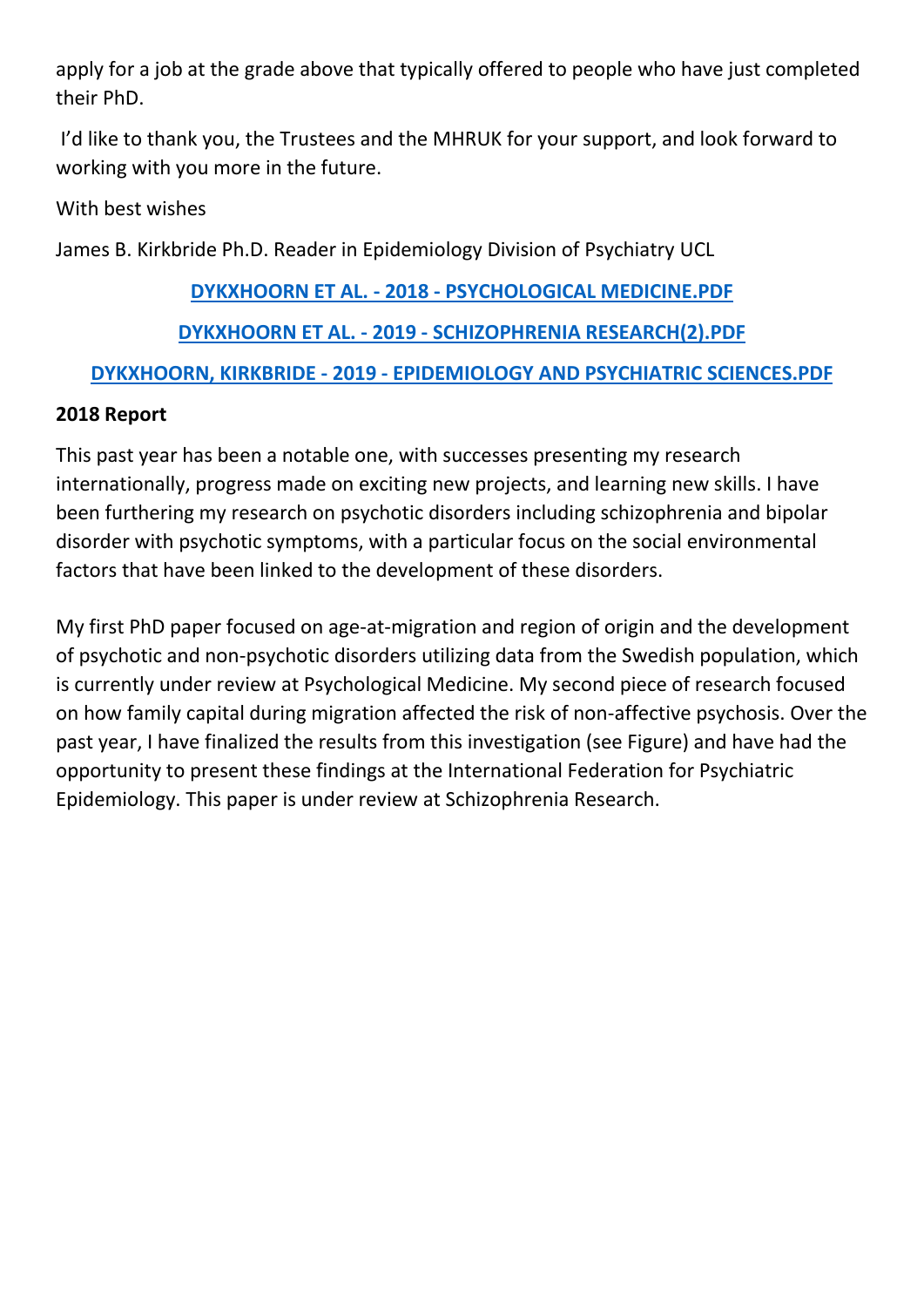#### FIGURE 2: UNADJUSTED AND ADJUSTED HAZARD RATIOS OF FAMILY CAPITAL AND RISK OF NON-AFFECTIVE PSYCHOSIS, BY SEX



For my third piece of research, I have done extensive work on the Swedish registers in order to generate measures of neighbourhood ethnic density and have been working on investigating if neighbourhood ethnic density explains some of the heterogeneous risk between migrant groups.

I have also had the opportunity to co-author two book chapters as well as an editorial for Epidemiology and Psychiatric Sciences and I have been working to gain additional skills with teaching and supervision, working closely with mentors at UCL. I have also had the opportunity to attend several workshops and conferences to increase my epidemiological skills as well as build my network to other researchers in mental health and epidemiology. I continue to closely collaborate with researchers at Karolinska Insitutet, and have again had a productive research visit in Sweden, which has accelerated my research and strengthened this relationship.

I am excited for the coming year, which will see me finish my PhD studies and submit my dissertation.

#### **2017 Report**

It's been another exciting, research-intensive year at UCL. I am continuing my research on psychotic disorders including schizophrenia and bipolar disorder with psychotic symptoms, with a particular focus on the social environmental factors that have been linked to the development of these disorders.

In my first year, I initiated a project investigating the role that age-at-migration and region of origin have on the development of psychotic and non-psychotic disorders utilizing data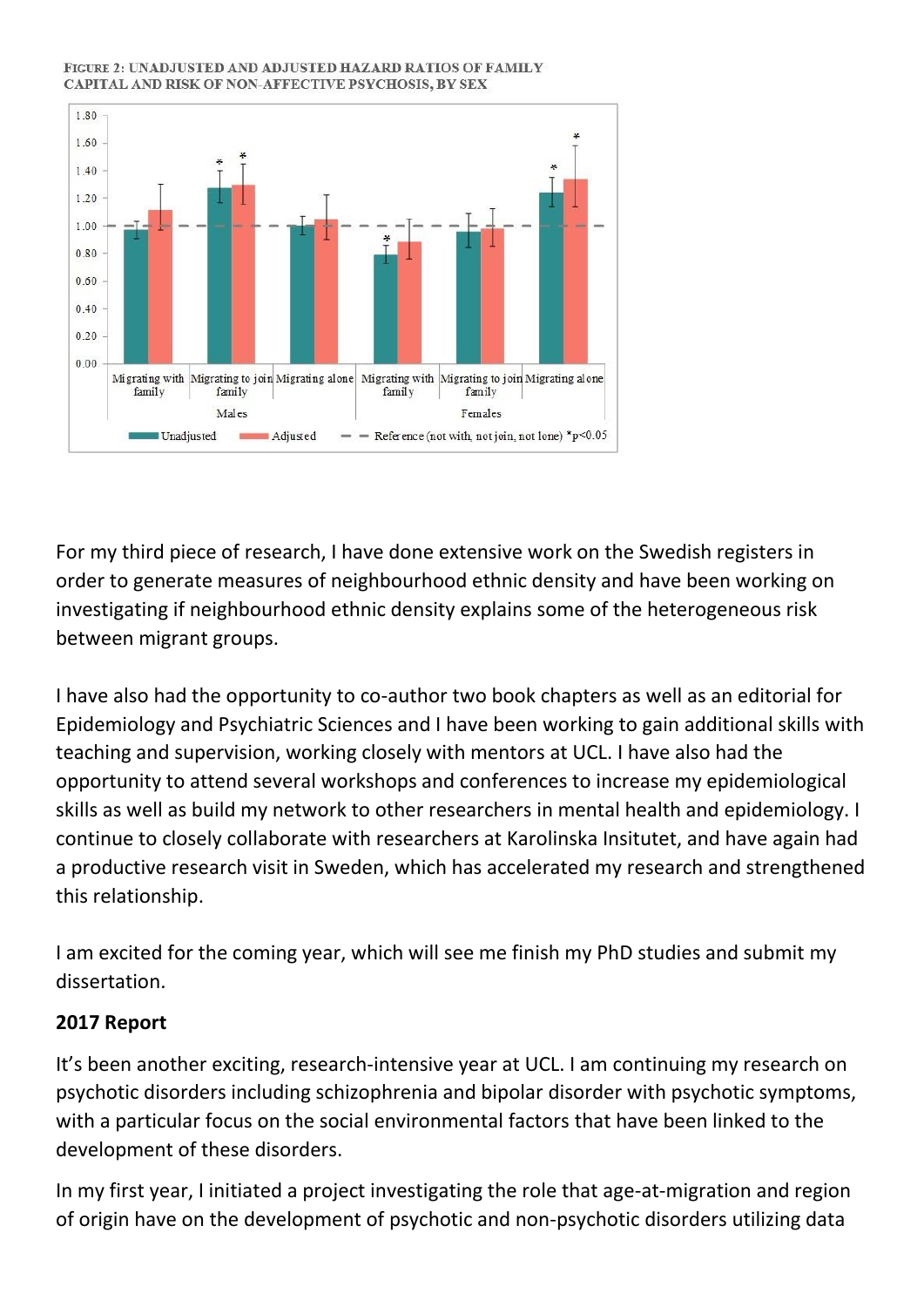from the Swedish population. Over the past year, I have finalized the results from this investigation (see Figure 1) and have had the opportunity to present these findings at the Epidemiology & Social Psychiatry section meeting of the European Psychiatry Association as well as at the International Congress on Schizophrenia Research. I am in the process of submitting a manuscript based on this research for publication.

Figure 1: Hazard ratios by age-at-migration (to be added later)

Building from this research, which demonstrated increased risk of psychotic disorders in migrant groups, I have started to investigate other factors in the social environment that could explain the increased risk of schizophrenia and other psychotic disorders in migrants. In my current work, I have developed a novel measure of family-based social networks to investigate if migrating with family or joining family who already reside in Sweden mitigates schizophrenia risk.

I am using the Swedish population registers, with 3.3 million individuals born between 1968 and 1997. I have conducted survival analysis to determine if family status alters the risk of psychosis. In order to conduct this analysis, I collaborated closely with researchers at the Karolinska Institutet and have greatly benefited from two extended research visits to Sweden. This has allowed me to work closely with experts in the registers and has greatly enhanced my understanding of these data. I look forward to strengthening this research relationship over the coming years of research.

I am excited for the next phase of research, where I will finalize these results and initiate research in factors affecting psychosis risk among children of migrants. In addition to making progress on my research questions, I successfully defended my research in the "upgrade" process at UCL in October, contributed to a book chapter on the epidemiology of public mental health, and continued to enhance my teaching skills through lecturing and assisting the MSc courses in statistics and epidemiology. I have also had the opportunity to attend several workshops and conferences to increase my epidemiological skills as well as build my network to other researchers in mental health and epidemiology.

# **2016 Report**

Psychotic disorders, including schizophrenia and bipolar disorder with psychotic symptoms, are serious mental illnesses that have a debilitating impact on individuals and society. While both genetic and environmental markers have been linked to the development of psychotic disorders, it is unclear whether there are sensitive windows during which exposure to adverse social environments, including migration and social exclusion, increases risk. My research investigates the timing of exposure to such factors in relation to the development of psychotic disorders, with the hope that by better understanding the timing of exposures can provide important information to what underlying mechanisms are affected.

I am finishing the first analysis for this, where I was able to use Swedish registry data to investigate how timing of migration affects the risk of developing affective and non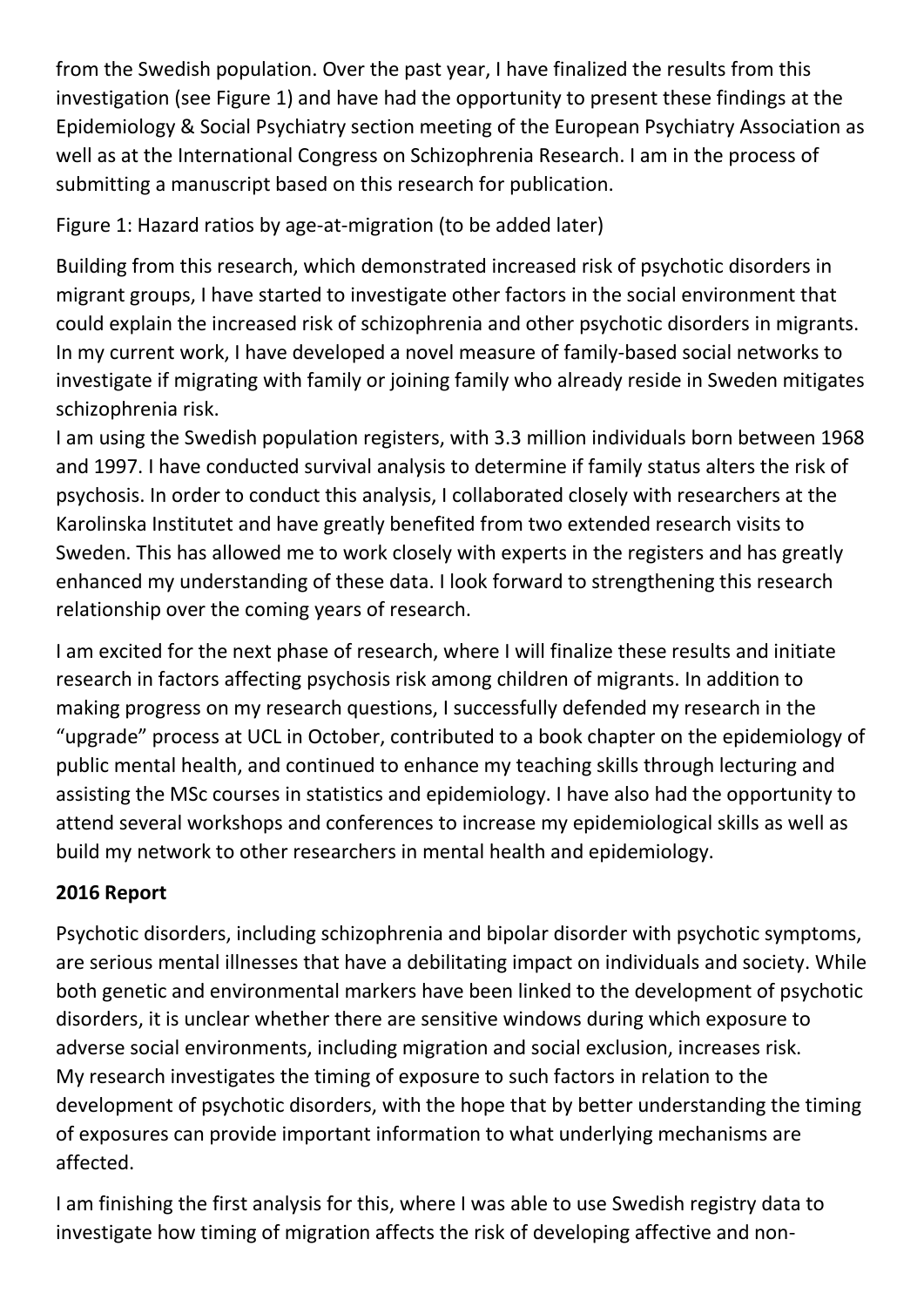affective psychosis. My analysis looked at over 2 million people, and I conducted a survival analysis which revealed an increased risk of psychosis for both first and second-generation migrants. Figures 1 and 2 show the age- and sex- adjusted hazard ratios ((which compare the rate at which diagnoses of psychotic disorders happen in each group (e.g. migrants, second-generation migrants) to the reference group (e.g. Swedish born)) for non-affective and affective psychosis by migrant status. These figures show a significantly increased risk for both diagnostic categories in both first and second-generation migrants, when compared to the Swedish-born (with Swedish-born parents) population.

# *Figure 1: Age-* and sex-adjusted hazard ratios Figure 2: Age- and sex*adjusted hazard*

*for non-affective psychosis by migrant status ratios for affective psychosis by migrant status*





\* denote significantly increased hazard ratio in that group compared to the reference category, in this case Swedish born individuals.

I also demonstrated the increased risk of psychosis appears to vary age at which migration occurred. I have been accepted to present these results as part of a symposium at the European Psychiatric Association's Epidemiology and Social Psychiatry in November. In the next phase of research, where I will be using these data to investigate how timing of maternal migration affects risk among second- generation migrants. I will also examine if the increased risk of psychotic disorders varies according to country of origin. I hypothesize that the adverse stressors may be exaggerated among those who have moved from countries that are very culturally different from Sweden, which in turn may have an increased impact on mental health, including psychotic disorders.

In addition to making progress on my research questions, I have had the opportunity to coauthor a book chapter, participate in teaching and lecturing the MSc students, and attending training courses and conferences to increase my knowledge and skills. I was also awarded the UCL Overseas Research Scholarship, which covers the difference between